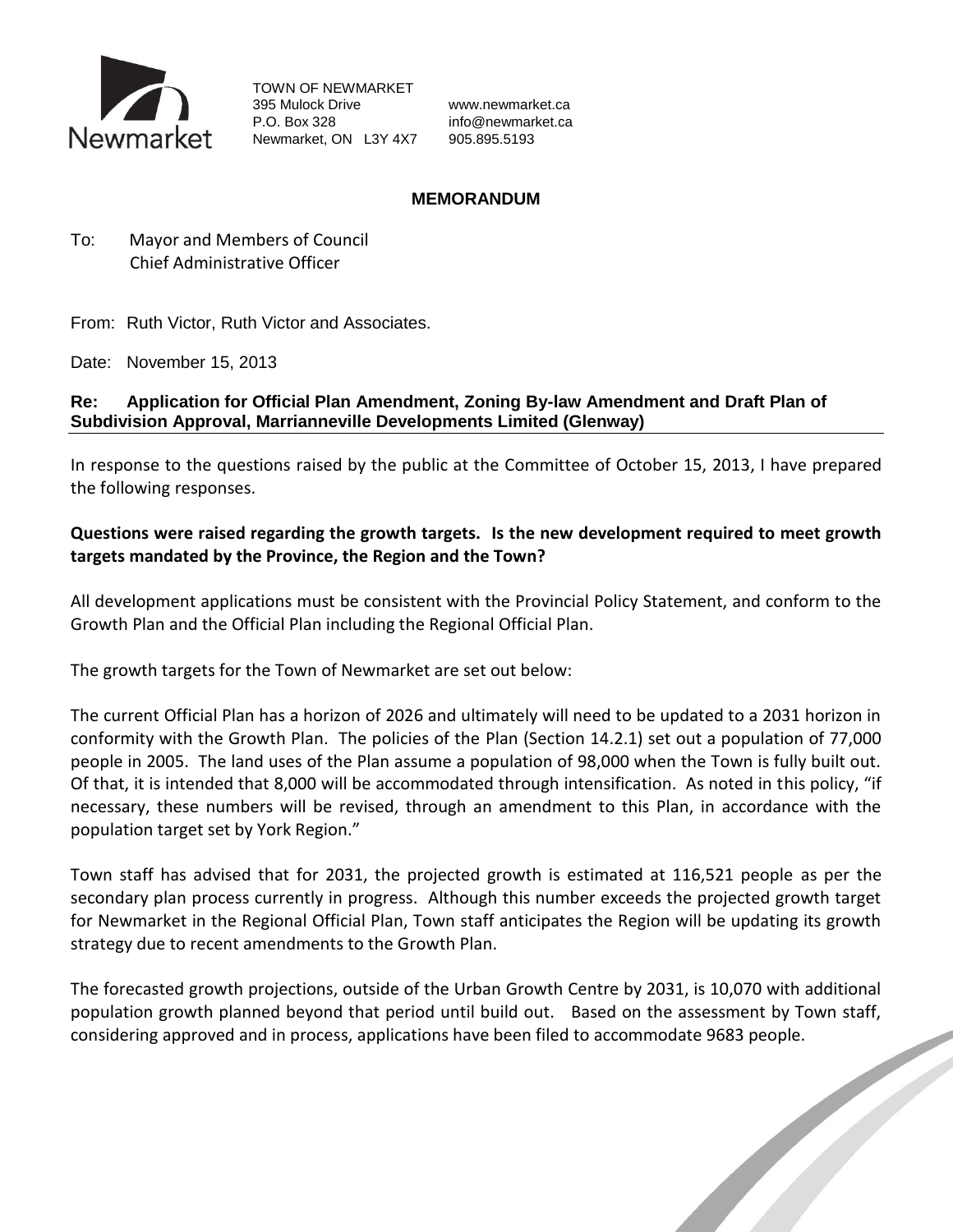## **The residents do not see a clear position of the Town on the viability of a no growth recommendation as an option.**

The subject lands are located within the built boundary of the Town of Newmarket and represent an opportunity for appropriate intensification. There is not a planning basis to recommend a no growth option, as they are not constrained on a policy basis due to the presence of a natural heritage feature or other environmental constraint. The only way to protect for a no growth option would be acquisition of the lands by a public body.

## **The residents do not see the value in resolving technical issues prior to the Board Hearing.**

The value of resolving technical issues is that it reduces the cost and timeframe for the hearing. It also results in a more effective and efficient hearing process as the hearing can focus on the primary or most important issues.

Ontario Municipal Board members can also assist through a mediation process for resolving disputes. An impartial mediator helps disputing parties reach a voluntary, mutually acceptable resolution.

## **The residents believe that the proposal will contribute to congestion where congestion is already an issue. The residents have concern regarding traffic on Millard Avenue.**

The application and corresponding Traffic Impact Study were circulated and peer reviewed and comments were provided in response. It was identified that the study should be revised to address a number of issues, including; the Town road standard requirements; balancing of traffic counts; a 10-year horizon and revised trip generation rates; other development plans in the area; the need for traffic calming; any impacts on existing access points. Further revisions to the Traffic Impact Study are required. Any revised studies will be reviewed by the Town and Region to ensure municipal concerns will be addressed.

The street configuration is such that Millard Street terminates Eagle Street West where proposed storm water management ponds are located. As mentioned above, the application and corresponding Traffic Impact Study were circulated and peer reviewed and comments were provided in response. The applicant has been requested to address this matter in any further submissions.

# **The residents wish to retain green space in order to "leave a legacy".**

The subject property does not form part of Newmarket's overall park system at this time as it is privately owned. The Official Plan Section 8.2(4) states "Where the Parks and Open Space designation is applied to privately owned lands, it shall not imply that the lands are free and open to the general public…". The location of park facilities and the amount of land to come into public ownership is an important part of what is reviewed under the development application process.

#### **The residents have concerns with respect to the potential loss to property value.**

The planning process addresses issues of compatibility, mitigation of impacts and other matters. It does not directly address property values. It is recognized that this is a concern for the residents.